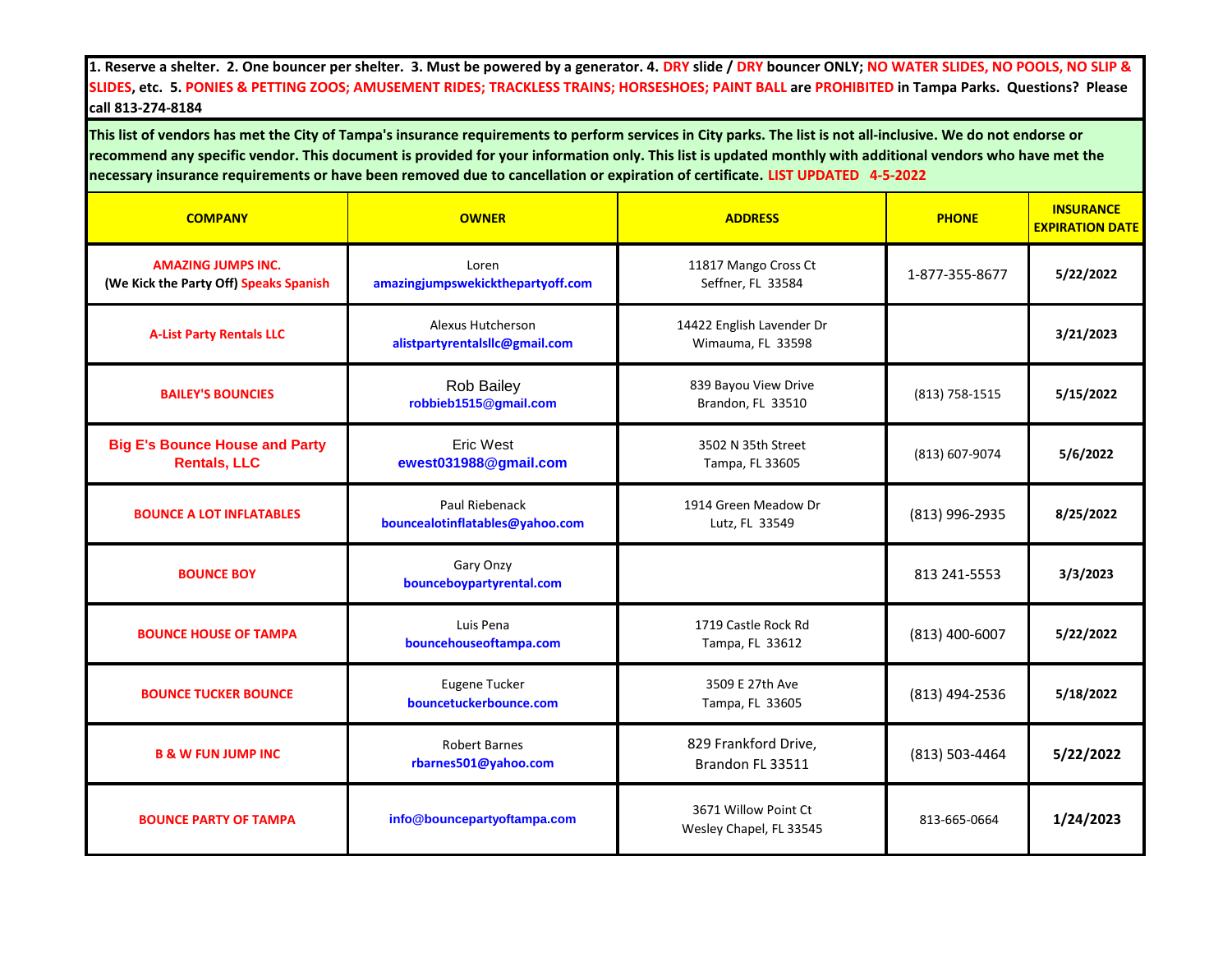**1. Reserve a shelter. 2. One bouncer per shelter. 3. Must be powered by a generator. 4. DRY slide / DRY bouncer ONLY; NO WATER SLIDES, NO POOLS, NO SLIP & SLIDES, etc. 5. PONIES & PETTING ZOOS; AMUSEMENT RIDES; TRACKLESS TRAINS; HORSESHOES; PAINT BALL are PROHIBITED in Tampa Parks. Questions? Please call 813-274-8184**

**This list of vendors has met the City of Tampa's insurance requirements to perform services in City parks. The list is not all-inclusive. We do not endorse or recommend any specific vendor. This document is provided for your information only. This list is updated monthly with additional vendors who have met the necessary insurance requirements or have been removed due to cancellation or expiration of certificate.** 

| <b>COMPANY</b>                                        | <b>OWNER</b>                                                 | <b>ADDRESS</b>                                      | <b>PHONE</b>   | <b>INSURANCE</b><br><b>EXPIRATION DATE</b> |
|-------------------------------------------------------|--------------------------------------------------------------|-----------------------------------------------------|----------------|--------------------------------------------|
| <b>GRADE A PARTY RENTALS</b>                          | Domonique Jenkins<br>gradeapartyrentals@gmail.com            |                                                     | (833) 347-2332 | 3/23/2023                                  |
| <b>JUMP FOR FUN</b>                                   | Richard London<br>jumpforfun.com                             | 213 Euclid Street<br>Santa Monica, CA               | (800) 281-6792 | 2/28/2023                                  |
| <b>JUNGLE JIM'S PARTY RENTALS</b>                     | Marni & Jimmy Harkness<br>rentals@junglejimspartyrentals.com | 5133 Jamaica Street<br>Tampa, FL 33614              | (813) 476-1190 | 5/27/2022                                  |
| <b>LITTLE MUNCHKINS</b><br><b>BOUNCE HOUSE RENTAL</b> | Mable Ashford<br>LittleMunchkin603@gmail.com                 |                                                     | (813) 793-5423 | 2/1/2023                                   |
| <b>SHARKY'S EVENT</b><br><b>AND INFLATABLES</b>       | Britney<br>britney@sharkysevents.com                         | 10126 Mangrove Well Rd<br>Sun City Center, FL 33573 |                | 5/18/2022                                  |
|                                                       |                                                              | <b>OTHER VENDORS</b>                                |                |                                            |
| <b>Fit Kids</b>                                       | Meghan Polley<br>info@fitkidstampa.com                       | 3122 W Knights Ave<br>Tampa, FL 33611               | (415) 307-4605 | 11/16/2022                                 |
| <b>KONA ICE</b>                                       | Dale Cooper<br>dcooper@kona-ice.com                          |                                                     | (941) 799-1447 | 3/28/2022                                  |
| <b>KONA ICE</b>                                       | Bob and Pam Hoffman<br>bhoffman@kona-ice.com                 |                                                     | (727) 498-8315 | 7/1/2022                                   |
|                                                       |                                                              |                                                     |                |                                            |
|                                                       |                                                              |                                                     |                |                                            |